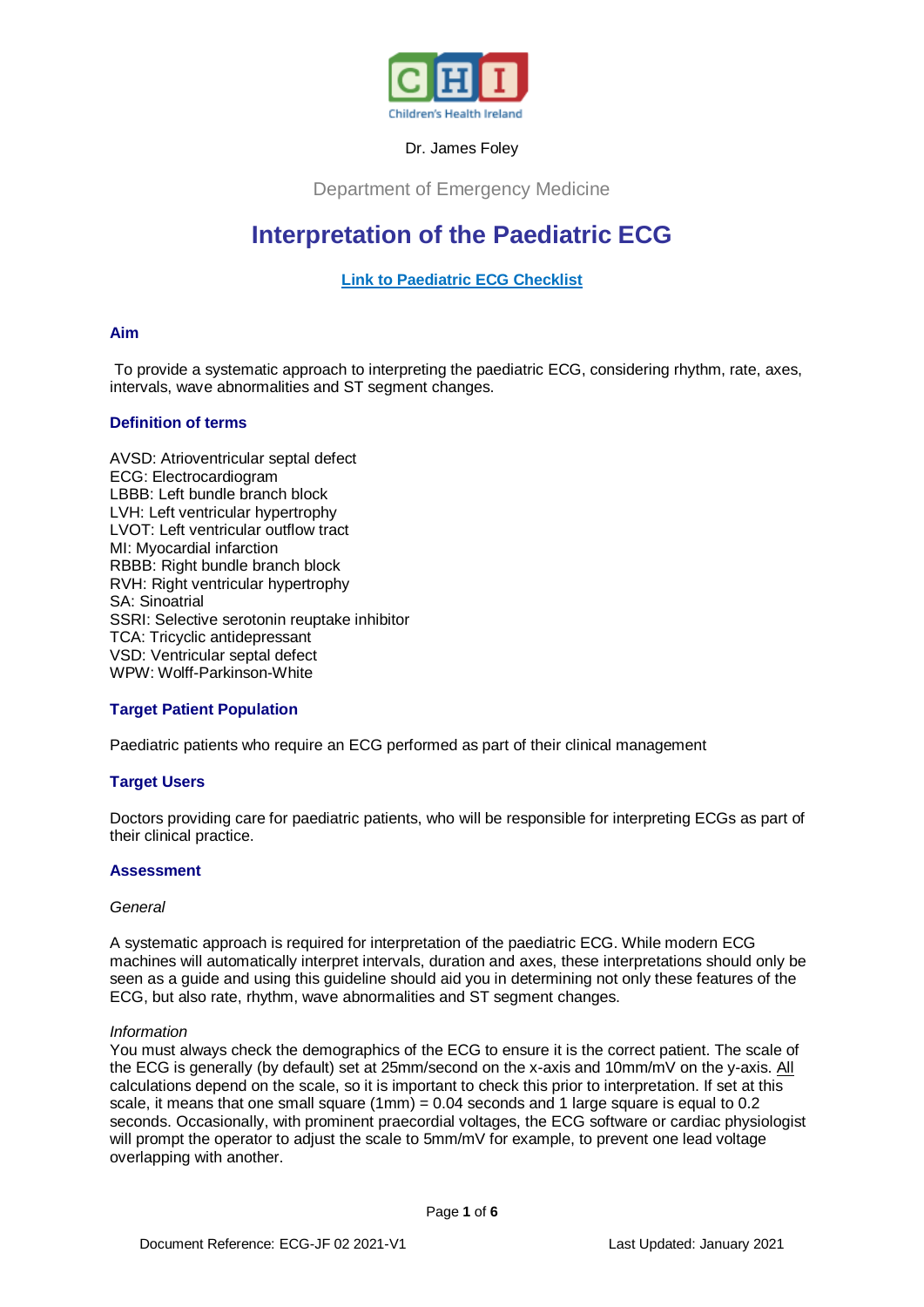

## *Rate*

An estimate of the heart rate can be determined by dividing 300 by the number of large squares between the R waves. The normal ranges for heart for various paediatric ages are shown in Table 1. A list of causes for paediatric tachycardia and bradycardia is displayed in Table 2.

| Age      | <b>Heart Rate</b> |
|----------|-------------------|
| New-born | 90-180            |
| 6 months | 110-180           |
| 1 year   | 80-160            |
| 2 years  | 80-140            |
| 4 years  | 80-120            |
| 6 years  | 75-115            |
| 8 years  | 70-110            |
| 10 years | 70-110            |
| 12 years | 60-110            |
| 14 years | 60-100            |

**Table 1.** Normal paediatric heart ranges

| <b>Tachycardia</b>                                           | <b>Bradycardia</b>     |  |  |  |
|--------------------------------------------------------------|------------------------|--|--|--|
| Sinus tachycardia                                            | Sinus bradycardia      |  |  |  |
| Supraventricular tachycardia                                 | Nodal rhythm           |  |  |  |
| Ventricular tachycardia                                      | Second degree AV block |  |  |  |
| Atrial fibrillation                                          | Third degree AV block  |  |  |  |
| <b>Atrial flutter</b>                                        |                        |  |  |  |
| Table 2. Aetiology of paediatric tachycardia and bradycardia |                        |  |  |  |

"Sinus rhythm" implies that the SA node is acting as the pacemaker for the entire heart. To be interpreted as "Normal Sinus Rhythm" the following criteria must be met:

- 1. Normal rate for age.
- 2. There must be a P wave in front of every QRS complex.
- 3. The P wave axis must be in the range of 0 to +90 degrees. To meet this criterion the P wave should be upright in leads II, III and aVF.
- 4. There should also be normal P wave morphology which indicates that the current is moving away from the SA node in a normal pattern and time.
- 5. The PR interval should be normal.

**Sinus arrythmia:** Normal finding, irregular rate in which the variation of the R-R ratio is greater than 0.12 seconds. This does not warrant a cardiology referral. **Sinus tachycardia:** Consider sepsis, shock, thyroid dysfunction, and medications.

**Sinus bradycardia:** Consider raised intracranial pressure, medications.

### *QRS Axis*

The limb lead vectors determine the axis. A positive QRS complex in leads I and aVF results in an axis of between 0 and 90 degrees and this is normal. Left axis deviation occurs when the QRS vector falls between -30 and -90 degrees. It can be caused by AVSD, LVH and tricuspid atresia. Mild left axis deviation (-30 degrees) is normal from puberty to adulthood. Right axis deviation occurs when the QRS axis is between +90 to +180 degrees. In older children right axis deviation can be caused by RVH. The range of QRS measurements by age is shown in Table 3.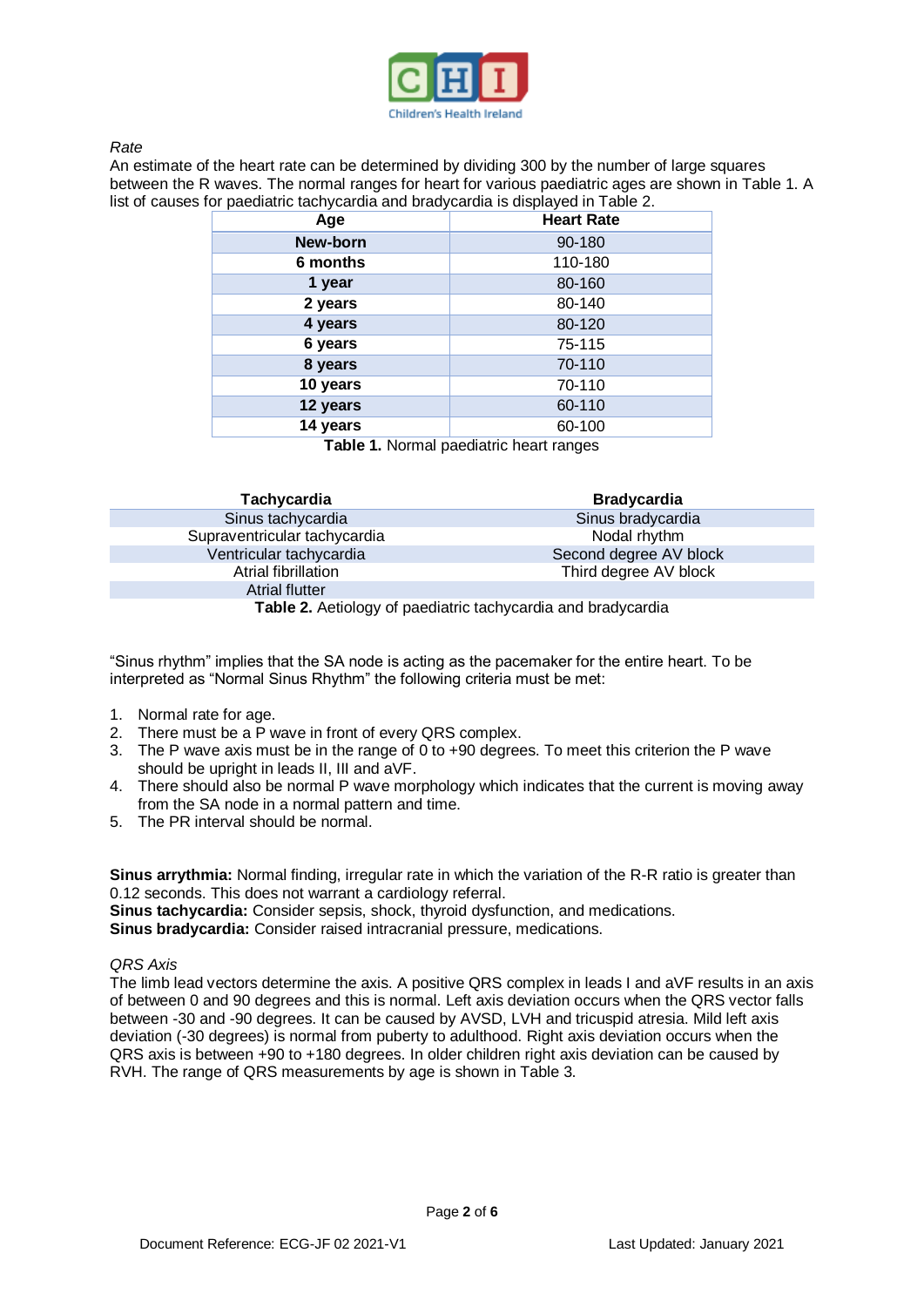

| Age                 | <b>QRS Mean Degrees (Range)</b> |
|---------------------|---------------------------------|
| 1 week to 1 month   | $+ 110^{\circ}$ (+30 to + 180)  |
| 1 to 3 months       | $+70^{\circ}$ (+10 to +125)     |
| 3 months to 3 years | $+60^{\circ}$ (+10 to +110)     |
| Older than 3 years  | $+60^{\circ}$ (+20 to +120)     |
| <b>Adults</b>       | $+50^{\circ}$ (-30 to +105)     |

| Lead I | <b>Lead aVF</b> | Vector                                                                                  |
|--------|-----------------|-----------------------------------------------------------------------------------------|
|        |                 | $-90$ <sup>*</sup><br>$0^{\circ}$<br>$180^{\circ}$<br>$0^\circ$ to $+90^\circ$<br>$+90$ |
|        |                 | $-90*$<br>+90 $^{\circ}$ to $180^{\circ}$<br>ö*<br>$180^{\circ}$<br>$+90$               |
|        |                 | $-90*$<br>180 <sup>o</sup><br>$\mathbb{O}^n$<br>$0^\circ$ to -90 $^\circ$<br>$+90$      |
|        |                 | $-90"$<br>-90° to 180°<br>$0^{\circ}$<br>$180^{\circ}$<br>$+90^{\circ}$                 |

**Table 3.** Ranges of QRS by age

#### *T Wave Axis*

The T wave is usually upright in V1 at birth but should be negative by the  $4<sup>th</sup>$  day of life. If the T wave remains upright in V1 this may indicate right ventricular hypertension. It should remain negative as an infant, and then become progressively more anterior. T waves in V5-V6 should be upright.

#### *PR Intervals*

The PR interval is measured from the start of the P wave to the beginning of the QRS complex (PQ interval) in lead I. The PR interval according to heart rate and age is shown in Table 4. The normal range is 110-200msec or 5 small squares.

| Rate    | $0-1mo$    | $1-6mo$    | $6-12\text{mo}$ | $1-3yr$    | $3-8yr$    | $8-12yr$   | $12-16vr$  | <b>Adult</b> |
|---------|------------|------------|-----------------|------------|------------|------------|------------|--------------|
| < 60    |            |            |                 |            |            | 0.16(0.18) | 0.16(0.19) | 0.17(0.21)   |
| 60-80   |            |            |                 |            | 0.15(0.17) | 0.15(0.17) | 0.15(0.18) | 0.16(0.21)   |
| 80-100  | 0.10(0.12) |            |                 |            | 0.14(0.16) | 0.15(0.16) | 0.15(0.17) | (0.15)(0.20) |
| 100-120 | 0.10(0.12) |            |                 | (0.15)     | 0.13(0.16) | 0.14(0.15) | 0.15(0.16) | 0.15(0.19)   |
| 120-140 | 0.10(0.11) | 0.11(0.14) | 0.11(0.14)      | 0.12(0.14) | 0.13(0.15) | 0.14(0.15) |            | 0.15(0.18)   |
| 140-160 | 0.09(0.11) | 0.10(0.13) | 0.11(0.13)      | 0.11(0.14) | 0.12(0.14) |            |            | (0.17)       |
| 160-180 | 0.10(0.11) | 0.10(0.12) | 0.10(0.12)      | 0.10(0.12) |            |            |            |              |
| >180    | 0.09       | 0.09(0.11) | 0.10(0.11)      |            |            |            |            |              |

**Table 4.** PR interval according to heart rate and age (Upper limit normal in brackets)

Prolonged PR interval indicates 1<sup>st</sup> degree heart block and can represent a normal finding. However, myocarditis, toxicities, congenital lesions, hyperkalaemia, and ischemia should be considered.

Short PR interval may be seen in Wolff-Parkinson-White (WPW) syndrome and glycogen storage disease (e.g. Pompe disease).

If there is a short PR interval the QRS complex should be checked for the presence of a delta wave indicating WPW.

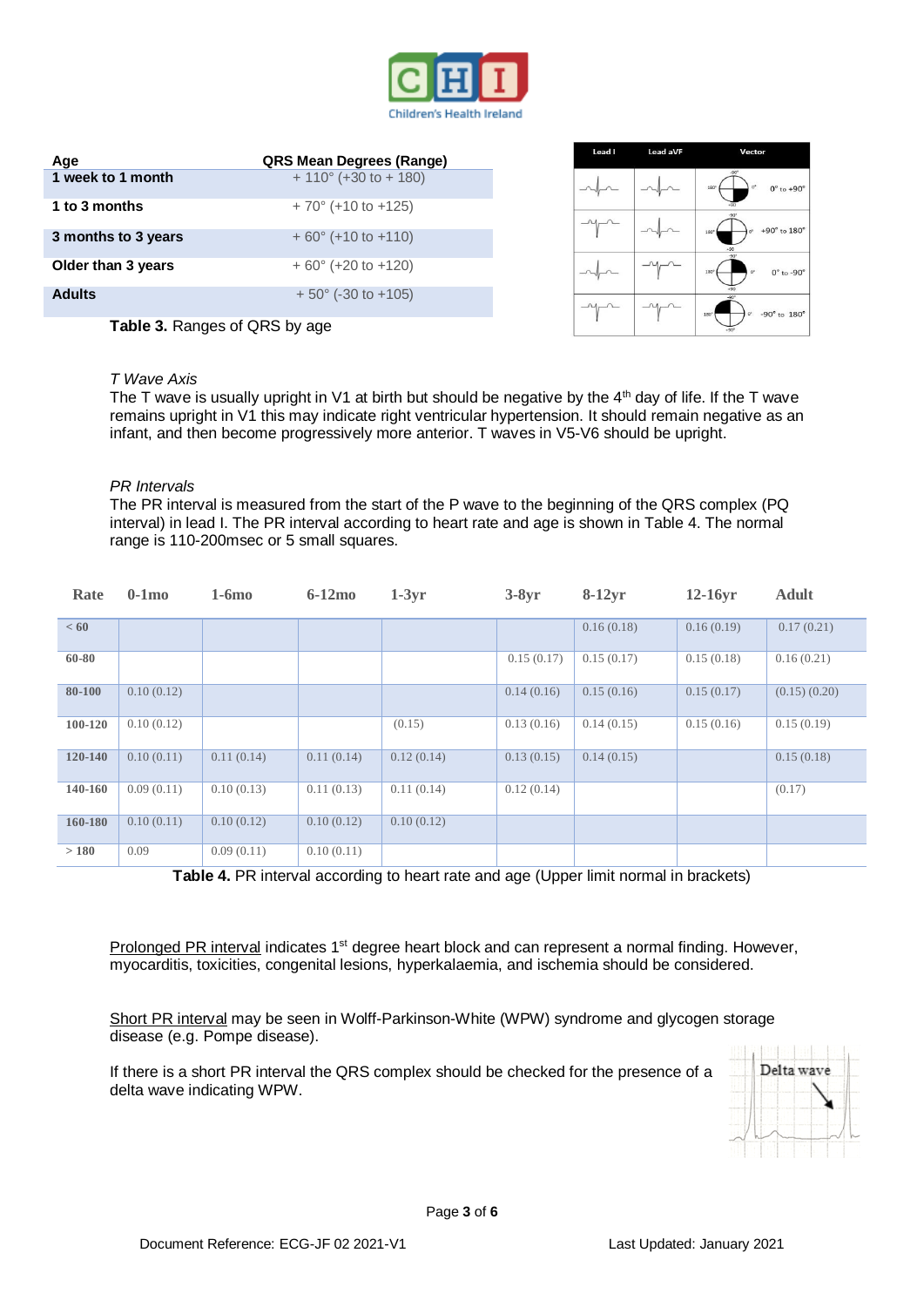

## *P Wave*

The P wave amplitude should be less than 3mm (3 small squares). The maximum P wave duration is <0.10 seconds in children and 0.08 seconds in infants. Tall P waves (P Pulmonale) indicate right atrial dilatation while prolonged/wide P waves (P Mitrale) indicate left atrial dilatation.

## *QRS Complex*

The QRS complex represents ventricular depolarisation and consists of the Q, R and S wave. It is measured in lead II from the onset of the Q wave to the termination of the S wave. The duration of the complex increases with age and bradycardia. A duration of greater than 0.12 seconds/3 small squares is considered pathologic in children. The QRS duration may be significantly prolonged in children who have had cardiac surgery.

A bundle branch block consists of a wide QRS complex and interruption of the flow of the R/S waves. A partial bundle branch block (without QRS prolongation) is considered a normal finding). A bundle branch block is best interpreted in leads V1 and V6 using the mnemonic **William Morrow**. The letters 'W' and 'M' relate to the deflection of the QRS complex in leads V1 and V6 respectively with the 'W' being negatively deflected and the 'M' being positively deflected.

A positive deflection or rSR pattern in lead in V1 with a negative deflection in V6 indicates a right bundle branch block (RBBB) while a negative QRS in lead V1 and a positive deflection in V6 indicates a left bundle branch block (LBBB).

A RBBB may be caused by right ventricular overload with the commonest aetiology being a secundum ASD or rarely with other heart disease such as Ebstein's anomaly. There is a dominant R' with the apostrophe indicating a taller second R wave. A RBBB can commonly be seen after VSD or tetralogy of Fallot repair.

A LBBB is rare in children who have not had cardiac surgery and is commonly seen after surgical LVOT resection (e.g. myotomy or myectomy)



**rSR' pattern in lead V1**

The QRS complexes should then be observed for hypertrophy. There are numerous different formulae to calculate hypertrophy but a good "rule of thumb" is to focus on the voltages in V1 and V6 for RVH and LVH respectively.

- To interpret **LVH (abnormal left ventricular large voltage) – Use only V6** (the *left* most precordial lead)
- To interpret **RVH (abnormal right ventricular large voltage) – Use only V1** (the right most precordial lead)

**Upright T wave in V1:** In the first week of life, this is normal. Between week 1 and adolescence, this is *ABNORMAL* and suggests RVH. A qR pattern in V1 (small q wave, tall R wave) is also highly specific for RVH but can be normal in 10% of neonates.

**LVH** is suggested by a tall R wave in lead V6. The normal R wave amplitude measurements according to age for V1 and V6 are shown in Table 5.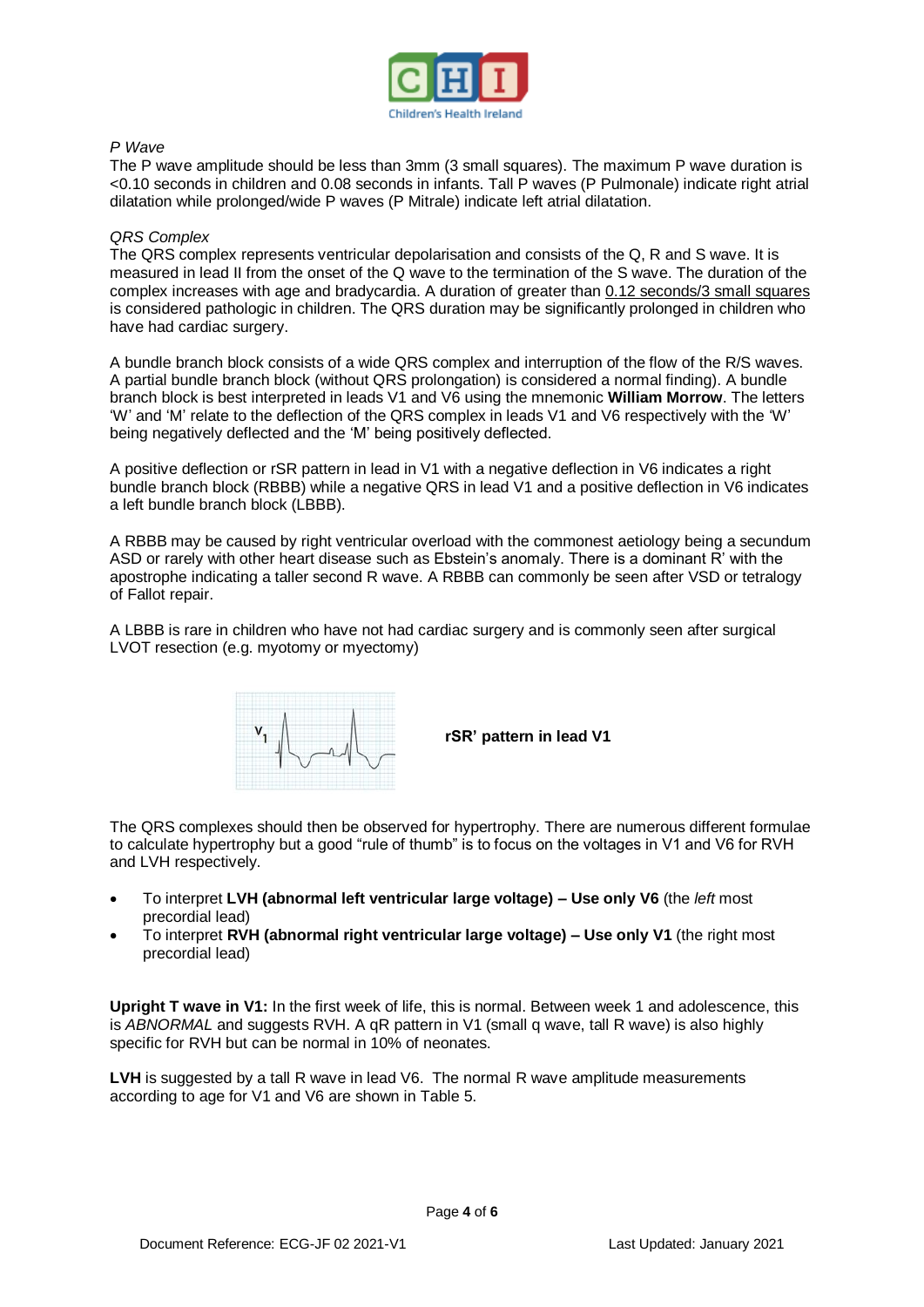

|                                                                                                                        | $0-1$ mo        | $1 \text{ mo} - 12 \text{ mo}$ | $1 v - 12 v$     |  |  |
|------------------------------------------------------------------------------------------------------------------------|-----------------|--------------------------------|------------------|--|--|
| V1 R amplitude upper limit of normal)                                                                                  | $25$ mm         | 20 <sub>mm</sub>               | 18 <sub>mm</sub> |  |  |
| V6 R amplitude (upper limit of normal)                                                                                 | $21 \text{ mm}$ | $20 \text{ mm}$                | $24 \text{ mm}$  |  |  |
| $\blacksquare$ . It is $\blacksquare$ . It is a consideration of a consequence of a local constant $\mathcal{U}\Omega$ |                 |                                |                  |  |  |

**Table 5.** R wave amplitude measurements by age in lead V6

*Note:* Prominent praecordial voltages suggesting both RVH and LVH can be a variant of normal in the 6 months to 3 years age group, but may also suggest biventricular hypertrophy, from a haemodynamically significant VSD for example.

## *QT Interval*

The QT interval should be measured in lead II from the beginning of the Q wave until the end of the T wave. There is variance with heart rate, and it may be corrected (QTc) using Bazett's formula. The end of the T wave should be identified using the "Teach The Tangent" method as shown below. A tangent is drawn to the steepest slope of the last limb of the T wave in lead II. The end of the T wave is the intersection of the tangent with the baseline.



**Teach the Tangent (Postema, 2008)**

At heart rates over 120bpm, this formula can be unreliable. The **manually calculated** QTc should be greater than 340 and less than 450msec

**Bazett's Formula:** QTc = QT Measured/ √RR Interval

**QTC Prolongation:** Long QT syndromes, head injury/concussion, drugs (e.g. amiodarone, TCA's, fluconazole, erythromycin, methadone metoclopramide, haloperidol, ondansetron, SSRI's) or rarely myocarditis.

### *ST Segment*

The ST segment represents the interval between ventricular depolarization and repolarization. It begins at the end of the S wave (J point) and terminates at the beginning of the T wave and is isoelectric in a normal ECG. However, elevation or depression up to 1mm may be normal in infants and children. In the praecordial leads, elevation or depression up to 2mm is considered normal. A shift above 2mm should be considered pathologic as shown in the Table 6.



**Table 6.** Examples of pathologic ST elevation